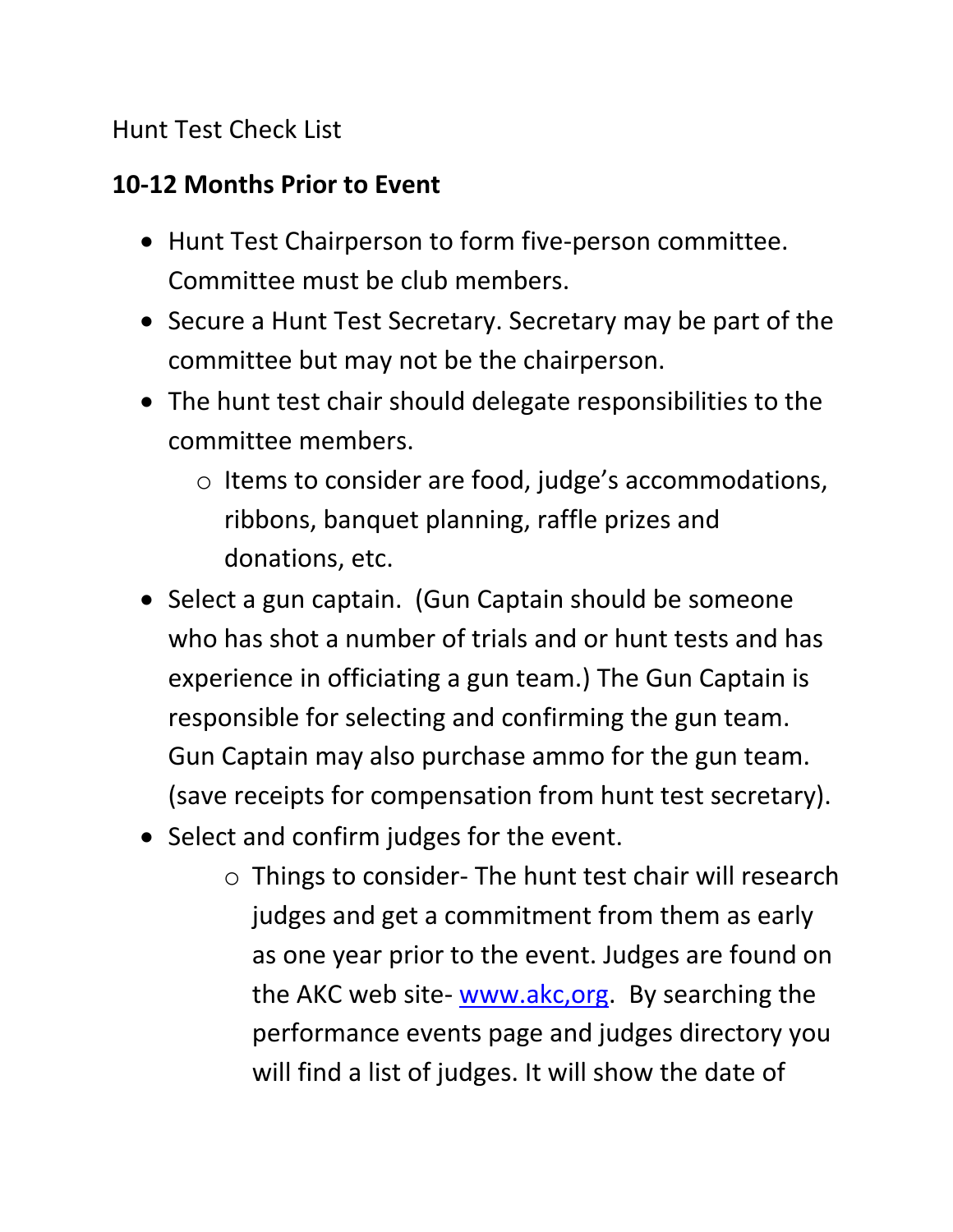their last seminar ( judges must have completed a hunt test judging seminar within five yrs. of the event date)

It will also show the number of points the judge has at each level. The pair of judges must have a total of eight points combined to judge at any level. It is recommended that you have four judges and that at least two of the judges have eight points at each level Jr., Sr., and Mstr. By doing this you can get two judges with lesser points to finish the judging panel. By doing this you can also alternate judging assignments on Sat. and Sunday.

### **4-6 Months Prior to Hunt Test Event**

- Reserve Birds for the event
- As a rule plan on 4 birds per dog entered each day.
	- Birds may be purchased from:
		- Foggy Ridge Game bird Farm
		- 213 Highland Rd.
		- Warren , Me 04864
		- (207) 273-2357
		- Jim's cell (207) 542-6248
- Confirm availability of grounds
- Select and confirm Marshalls for event
- Confirm Bird Planters for both days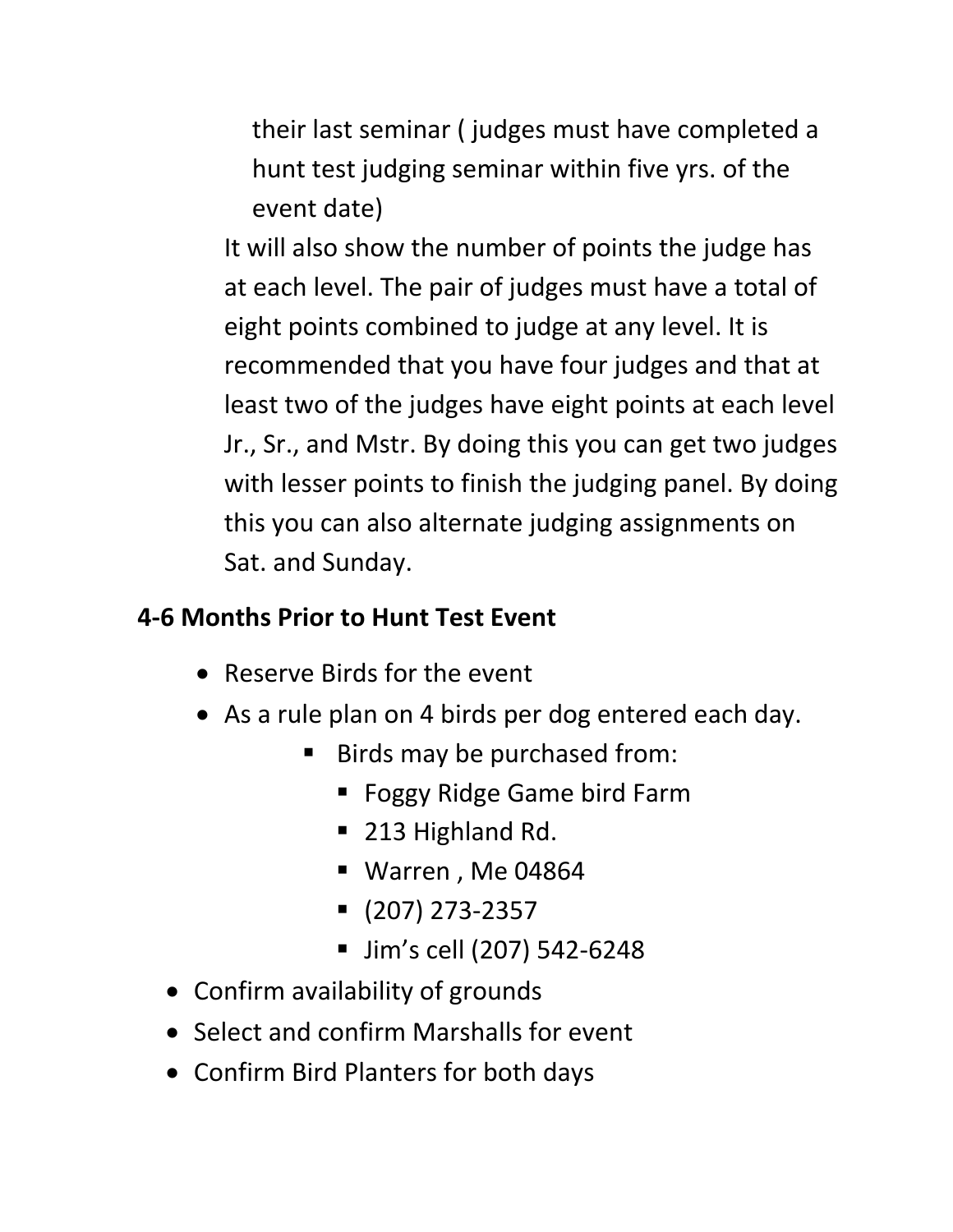#### **Hunt Test Grounds**

• The hunt test chairperson and committee should discuss the layout of the course. Should events be run simultaneously? It may be advisable to run Junior in one area, Senior and Master in another. If this is done the committee will need two bird planters and two Marshalls. It is advisable to review the course with the gun captain as he may have insight into gunning safety as it applies to the layout of the course. Cover must be considered as it applies to the level of dogs being run. Junior dogs require less challenging cover and easier retrieves while Senior dogs require somewhat more challenging cover and the Master hunting dog should be challenged by the cover and should be able to complete far more difficult retrieves including, possibly needing to be handled to the fall of a bird. Wind direction should be considered in all events but particularly with the hunt dead and water blind. It is recommended that in all blinds they not be run directly into the wind. Down wind or at least a cross wind is recommended. It is recommended all hunt dead and water blinds be run with a test dog. This may be done the day before. It is also suggested these tests not be run in the same way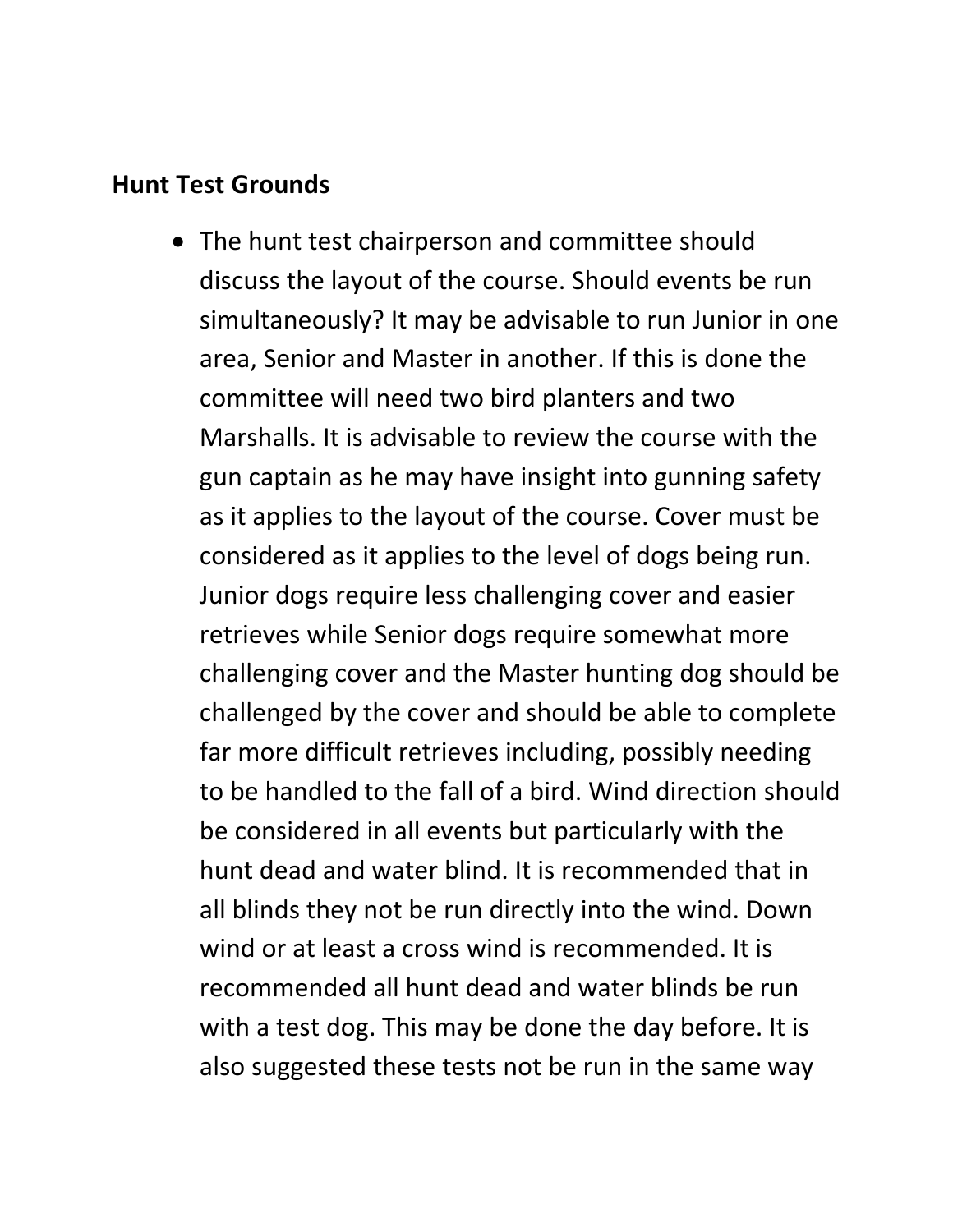both days as some dogs may be running the test again on Sunday.

# **Day of Event**

- Flag course ( Course should be pre-determined by committee ahead of time)
- Transport sufficient supply of birds to field. Be sure birds are away from participating dogs in a shaded area.
- Arrange coolers with water for judges, gun team, and Marshalls.
- Dunk tanks (if necessary) located on courses.
- If you are running more than one course designate someone with authority to run second course.

# **Equipment Checklist ( all equipment in PSSC trailer )**

- Flags for course
- Bird bags for planters
- Shag baskets
- Radio's for Marshalls and planters
- Carry guns
- Mechanical bird throwers for water test
- Crates for trapped birds
- Coolers for shot birds
- Extra orange vest and hats for participants and guests